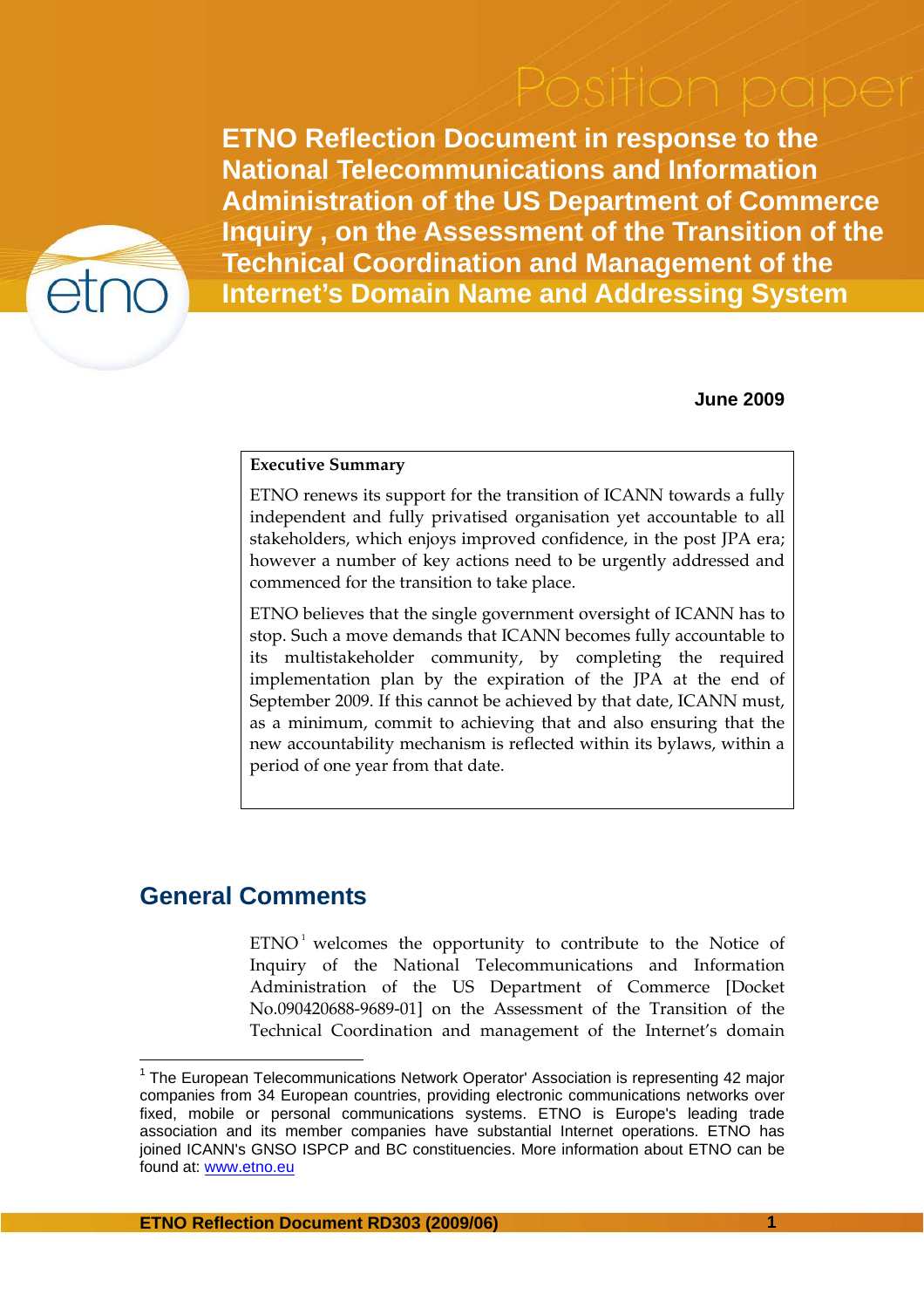name and addressing systems. ETNO has previously responded (ETNO Position RD278/2008<sup>2</sup>) to the Notice of Inquiry on the Midterm Review of the Joint Project Agreement (JPA) between the US Department of Commerce (DoC) and ICANN and is now pleased to provide further input.

As an active participant in ICANN, ETNO is a strong supporter of the private sector led multi-stakeholder model for the technical coordination and management of the Internet's domain name and addressing systems. ETNO renews its support for the transition of ICANN towards a fully independent and fully privatised organization, yet accountable to all stakeholders, in the post JPA era, but notes that a number of key areas need to be urgently addressed for that transition to take place.

## **Specific Comments**

ETNO has publicly stated many times its full support for the private sector led multi-stakeholder model adopted by ICANN. The continued expansion of the Internet as a mechanism for social and economic growth is essential for ETNO and its members. In this context, we consider the well functioning of the technical coordination and management of the Internet's domain name and addressing systems, which are ICANN's core mission, as a crucial element for the stability and growth of the Internet.

ETNO has recently welcomed the opportunity to comment on the ICANN President's Strategy Committee's document "draft implementation plan for Improving Institutional Confidence" (IIC), published in February 2009. ETNO continues to support the opinions expressed in its response (ETNO Position RD 302/2009<sup>3</sup>) to that document and considers that some essential steps are urgently required as the JPA comes to an end, particularly the need for a detailed timeline for the implementation of the recommendations of the IIC document.

Moreover, ETNO calls on ICANN to produce, prior to the expiration of the JPA, a detailed draft implementation plan, with time bound milestones, which takes account of the comments made by many members of its stakeholder community to the President's Strategy Committee's draft IIC document.

Such a plan should not only provide detail of the mechanisms that will guard against all types of capture, but provide a roadmap showing how this will be achieved. Similarly, this same requirement applies with regard to the recognised needs to increase and strengthen

 2 See http://www.etno.eu/Default.aspx?tabid=2036

<sup>&</sup>lt;sup>3</sup> See http://www.etno.be/Default.aspx?tabid=2154